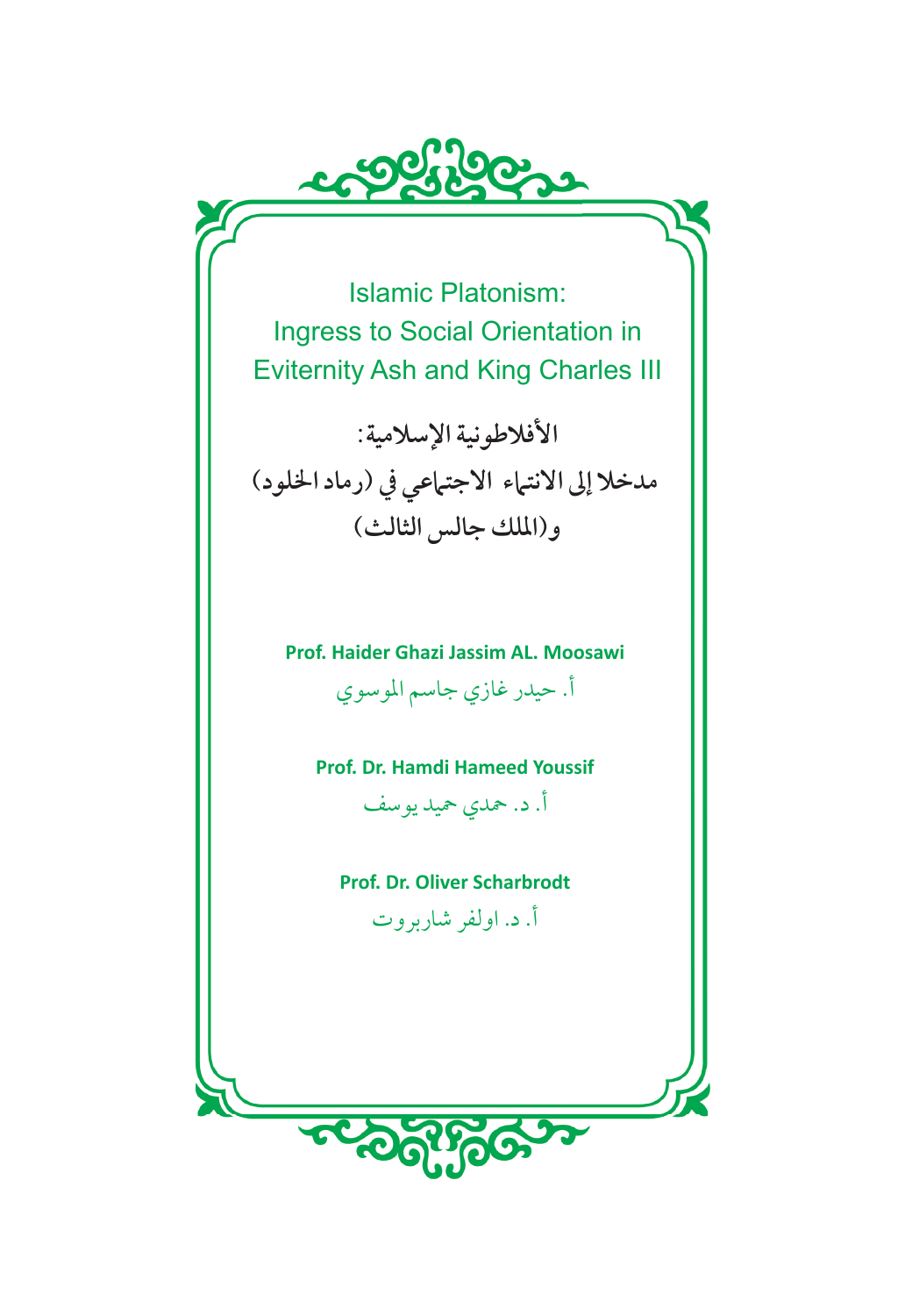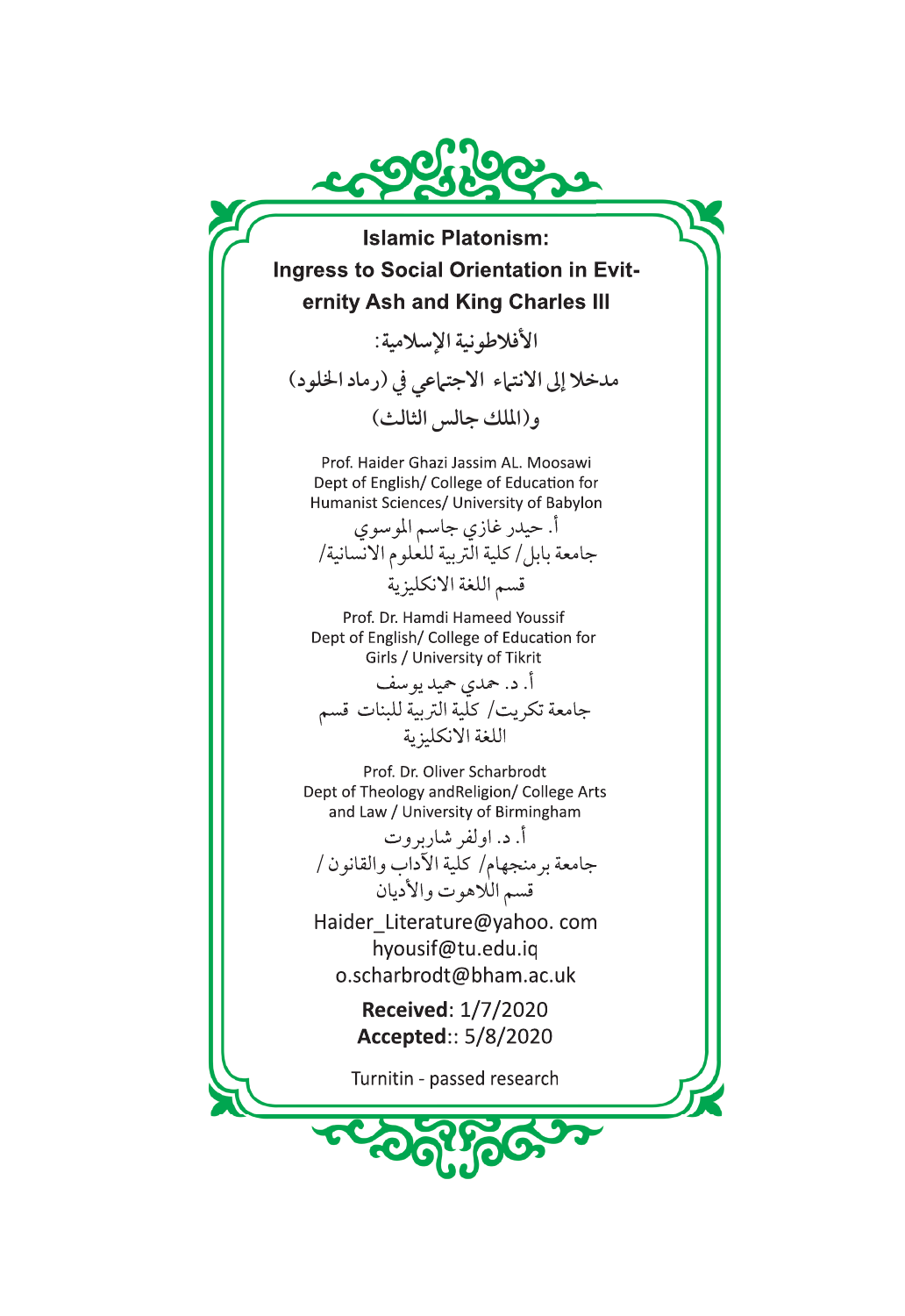### **Abstract**

The most paramount target of the study is to manifest the roots of the Islamic Platonism and its impact on the social orientation in both Eviternity Ash and King Charles III. Thus, there are two sections ; Islamic Platonism and Social Orientation and Social Orientation into Application, the first comes as theoretical and the second as practical. As a matter of explication, it is hypothesized that the Islamic Platonism in general and the Miskawayh ethics in particular contribute much ethical touches and depth to the Husseinist theatre theory and the futuristic play as it endeavours hard to guide man to enlightenment and prosperity. Moreover, it is hypothesized that the social orientation, being in the serving others, goes socially a higher in the saddle nowadays. In doing so, the study develops an eclectic model to explicate certain excerpts from the selected plays to trace the sense of the social orientation after crystallizing the theoretical side in section one. The two plays yield themselves to the social orientation and prove that the pivotal characters sacrifice everything for the sake of faith and the others. After all, the eclectic model employed in the study could be applied to explicate modern novel and poetry in light of the social orientation. The conclusion results in these two plays cuddling and emphasizing that confronting death does nothing in the face of a man with a freedom-loving soul or with a beneficence-trying hand. Future studies of the Islamic Platonism and access to social orientation are desperately needed to fathom and show how man should respond to life fraught with hectic daily challenges.

Keywords: modern verse drama, social orientation, Platonism, **Islamic Platonism, Islam passion play, futuris�c play, cathar�c effect, self-knowledge**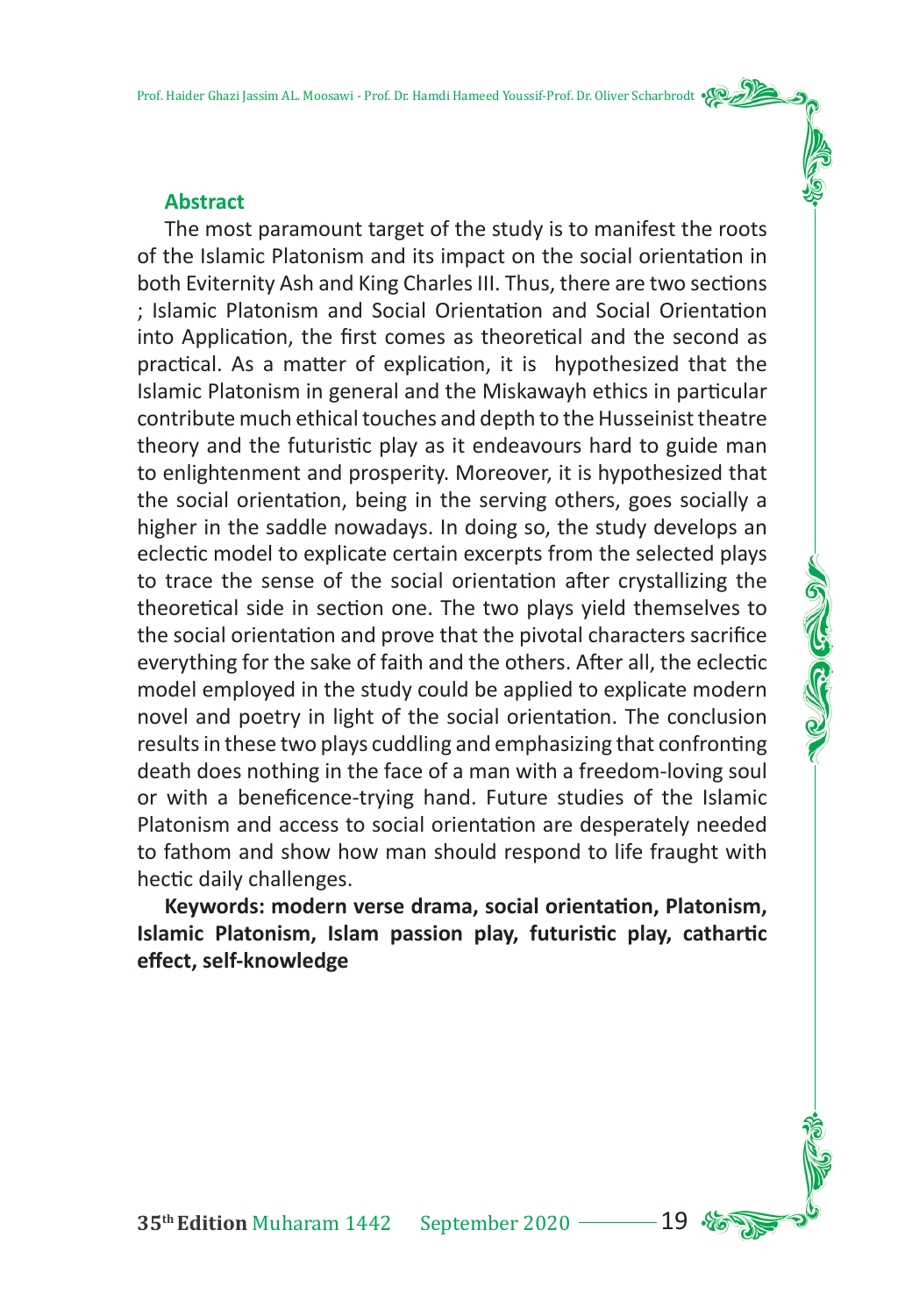**ملخص البحث:**

يقع جل اهتمام البحث الحالي في معرفة جذور الأفلاطونية الإسلامية وتأثيرها على الانتماء الاجتماعي في المسرحيتين (رماد الخلود ) و(الملك جالس الثالث ) ولذا توزع البحث إلى فصلين : الأفلاطونية الإسلامية و تطبيق الانتماء الاجتماعي على هذه النصوص المختارة وجاء الفصل الأول نظريا بينما حل الأخر عمليا تحليليا وعلى الصعيد التحليل الأدبي فان الفرضية تقول ان الأفلاطونية الإسلامية عامه والتأثير الأخلاقي لمسكويه على وجه الخصوص قد ساهما إسهاما أخلاقيا ببصمات جلية وعمق مدروس في أغناء نظرية المسرح الحسيني وكذلك المسرحية المستقبلية ويسعى هذا المسرح بجد لتوجيه الإنسان نحو النور والعيش الرغيد.

ودارت رحى الفرضية الأخر على أساس ان الانتماء الاجتماعي أو الانصهار في خدمة الآخرين يواصل تقدمه في الحياة أللاجتماعية في وقتنا الراهن. ولتحقيق هذين الفرضيتين فان الدراسة عملت على إرساء قواعد لنموذج تحليلي لبعض المقاطع المأخوذة من المسرحيتين المختارة لتتبع ماهية الانتماء الاجتماعي مستفيدة من الجانب النظري الذي احتل الفصل الأول.

CONG CONG

وهنا خضعت كلا المسرحيتين لعناصر الانتماء الاجتماعي لتثبت تضحية الشخصيات المحورية بكل شيء من اجل المعتقد وحياة الآخرين. ولهذا يمكن إن يطبق النموذج التحليلي المستخدم في تحليل هذه النصوص على الراوية ألحديثه والشعر في ضوء لانتماء الاجتماعي.

وجاءت الخلاصة تؤكد إن هاتين المسرحيتين تعتبر مواجهه الموت لا تعني شيء قط طالما احتو قلب الإنسان المحبة لعبق الحرية او اتسعت يداه للخير لجميع بنو البشر.

وعلى ضوء ما تقدم فان من الواجب إن تنطلق دراسات مستقبليه للأفلاطونية الإسلامية وتشجيع الانتماء الاجتماعي كنموذج تحليلي لمعرفه كيف يستجيب الإنسان للحياة ملئها تحديات يومية مريرة.

**الكلمات المفتاحية : المسرحية الشعرية الحديثة، الانتماء الاجتماعي، الافلاطونية، الافلاطونية الاسلامية، المسرحية الدينية الاسلامية، المسرحية المستقبلية، تأثير التطهير، المعرفة الذاتية** 

**ACS:** 20 — AL-AMEED Quarterly Peer-reviewed Journal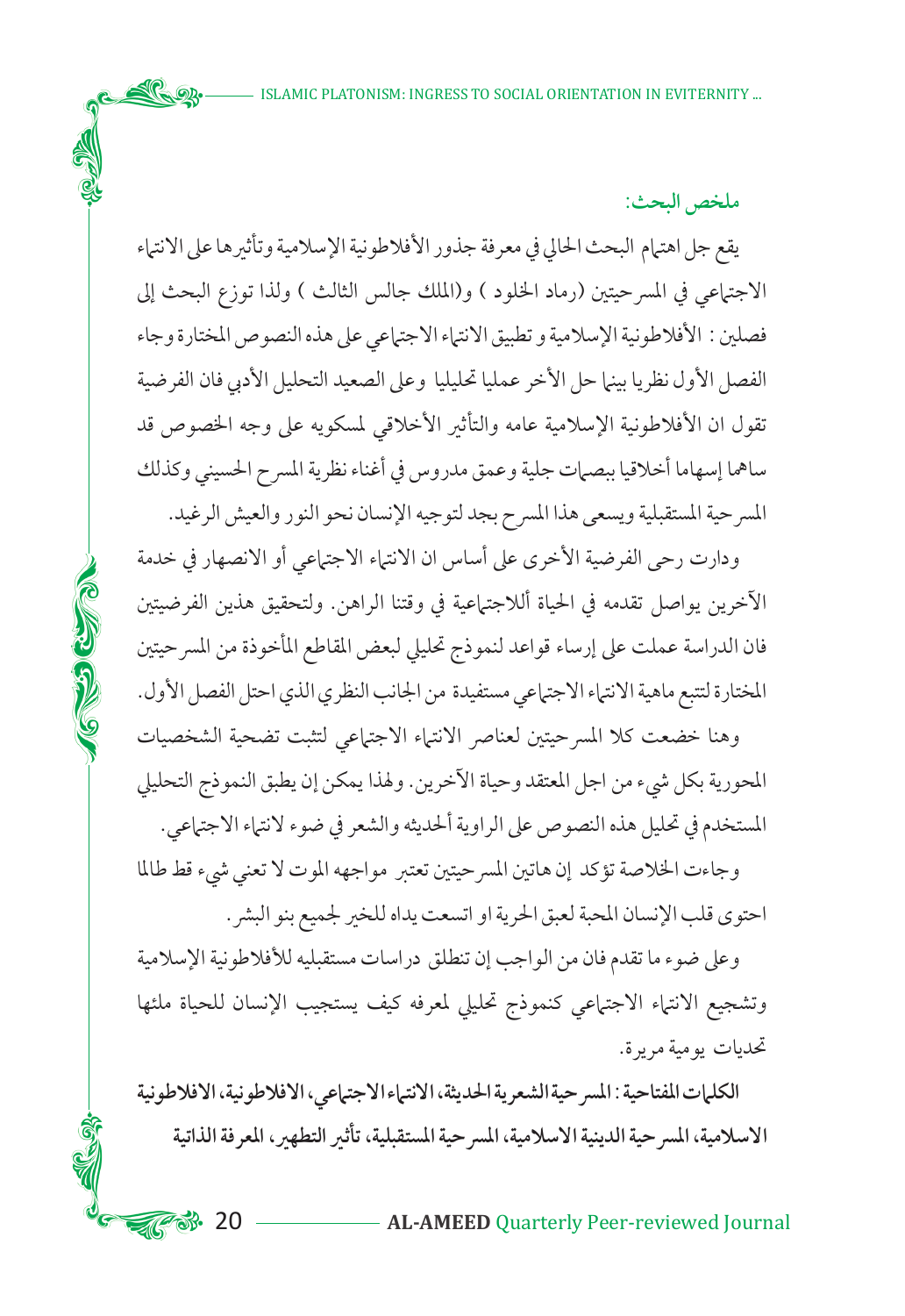### **Section A: Islamic Platonism and Social Orientation**

Platonism as a concept concerns itself much with bits of liberation of man from mundanity and human desires into the bits of wisdom (Baldwin and Hutton 32) and salvages man from loss and being " scattered " (210) as much as it advocates the pillars of being and existence. Man thirsts for reason and intellectuality (Pater 127) and for " a more perfect justice, a more perfect beauty and "a more perfect condition of human affair" (126-7). Calling for perfection, peace of mind, security and prosperity tends to be an essential necessity at all times, that is why literature reflects such a propensity for more platonic ideas and visions in its genres. Most of the writers; Shakespeare, Milton, Blake, Wordsworth, T. S. Eliot, W. H. Auden and Iris Murdoch, exploit such platonic images in their artworks to perceive the world. For them, Plato, is ingress to fathom the surroundings and to respond efficaciously to life (Baldwin and Hutton 2)

As a corollary, Platonism confronts a state of ebb and flow throughout ages. In the medieval age prose and poetry revert into platonic ideas, in the Renaissance it works in tandem with humanism and lurks in the love poems of the Elizabethan century. Then in the Seventeenth century the religious aspects are coalesced with the platonic prismatic colours, yet the eighteenth century shows no patina of Platonism, then in the nineteenth century it emerges more ostensibly as "secular and scholarly". In the twentieth century Platonism is employed more vehemently to scrutinize a society (xiv). That is to say, Platonism as a catalyst for both "creativity and poetic imagination" (12) proffers a kind of reason and spirit to shield humanism from "social fragmentation" (271). The eternal realities lie in " the good, love and truth " that grant identity, "meaning and value to human life "(271).

What is more, Islam as a religion believes in peace and prosperity and nourishes man how to tame nature for the best levels of felicity in alignment with ethics and morality. For adequate betterment, Islamic Platonism is better observed and evidently traced in Miskawayh, Abu 'Ali Ahmad b. Muhammad b. Ya'qub Miskawayh (932–1030), Islamic ethical thinker and the "Third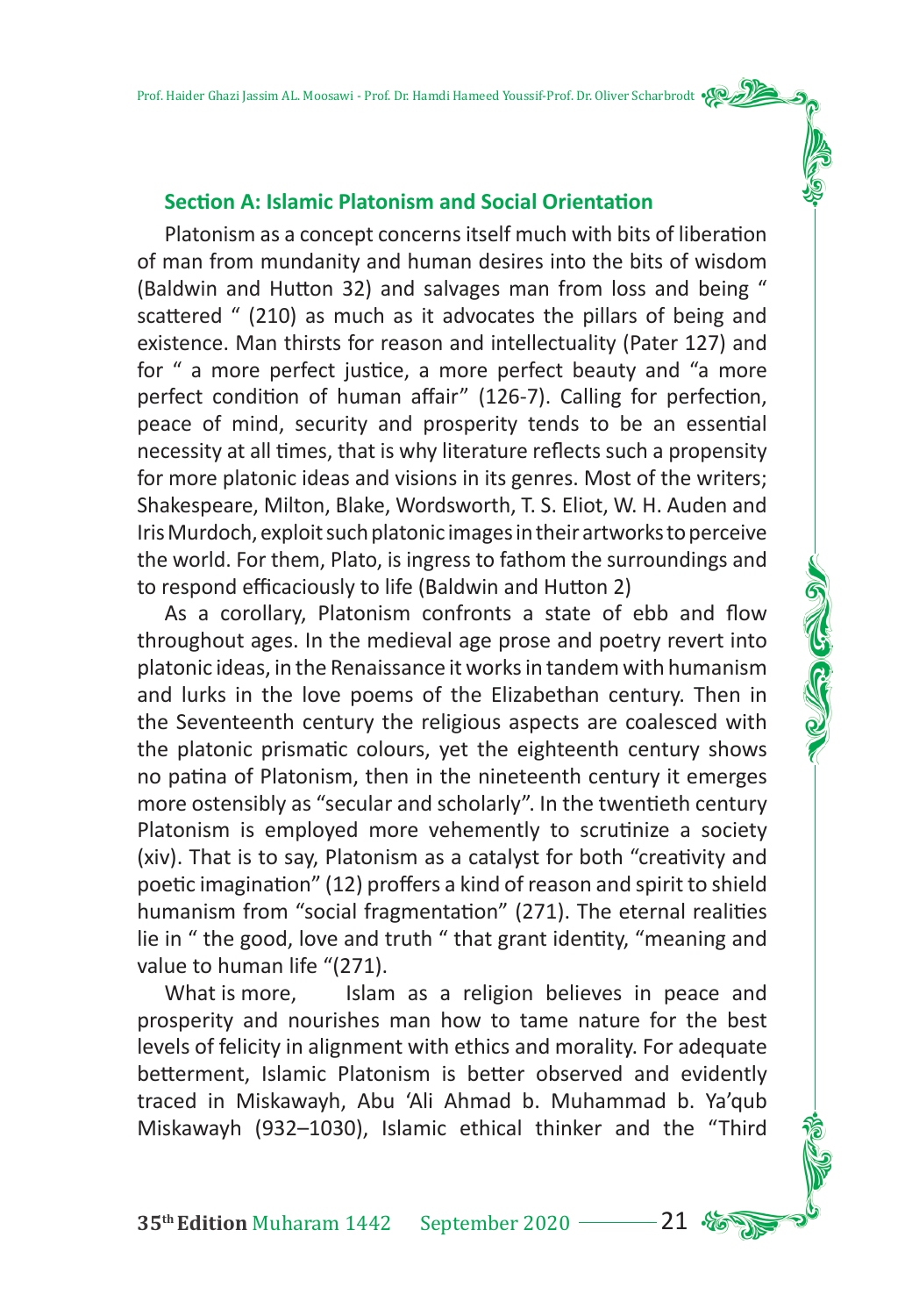Teacher", after Al-Farabi the "Second Teacher" and Aristotle the " First Teacher" (Al-Dīn 132), who gives much shri�s to ethics in particular and to Platonic principles in general than Al-Kindi does (Majid Fakhry 40). Even the term of the Islamic passion plays as related to HTT emanates from the Miskawayh impact on the Islamic Platonism:

**The foregoing clarifies, to a great extent, how Miskawayh remained one of the Muslim thinkers most devoted to Greek**  philosophy, for he distinguished between reason and faith, or **between philosophy and religion. Supreme happiness is a human happiness, one which is neither imposed nor withheld by anything outside the scope of people's will, and issuing from an intellect greater and stronger than their own Miskawayh discussion of the training of young men and boys is placed within this framework,**  and his viewpoint on the matter of training must be understood **according to the age-group he is addressing.** (Al-Den 136)

The study in question, **Islamic Platonism : Ingress to Social Orientation in Eviternity Ash and King Charles III, takes hold of** the Islamic Platonism and Social Orientation in these two modern verse dramas to capture mind, logics, heart and reason under the " artistic persuasion " paraphernalia, ethos, logos and pathos appeals (Thompson 7). These help the reader peruse a text and act as a permanent rapport between the reader and the text:

ふくさ さい

**On the ethical and social side Humanism sets up service to all humankind as the ul�mate moral ideal. It holds that as individuals we can find our own highest good in working for the good of all, which of course includes ourselves and our families.**  In this sophisticated and disillusioned era Humanism emphatically **rejects, as psychologically naïve and scien�fically unsound, the**  widespread notion that human beings are moved merely by self**interest. It repudiates the constant rationalization of brute egoism into pretentious schemes on behalf of individuals or groups bent on self-aggrandizement** . It refuses to accept the reduction of human motivation to economic terms, to sexual terms, to pleasure**seeking terms, or to any one limited set of human desires. It insists on the reality of genuine altruism as one of the moving forces in**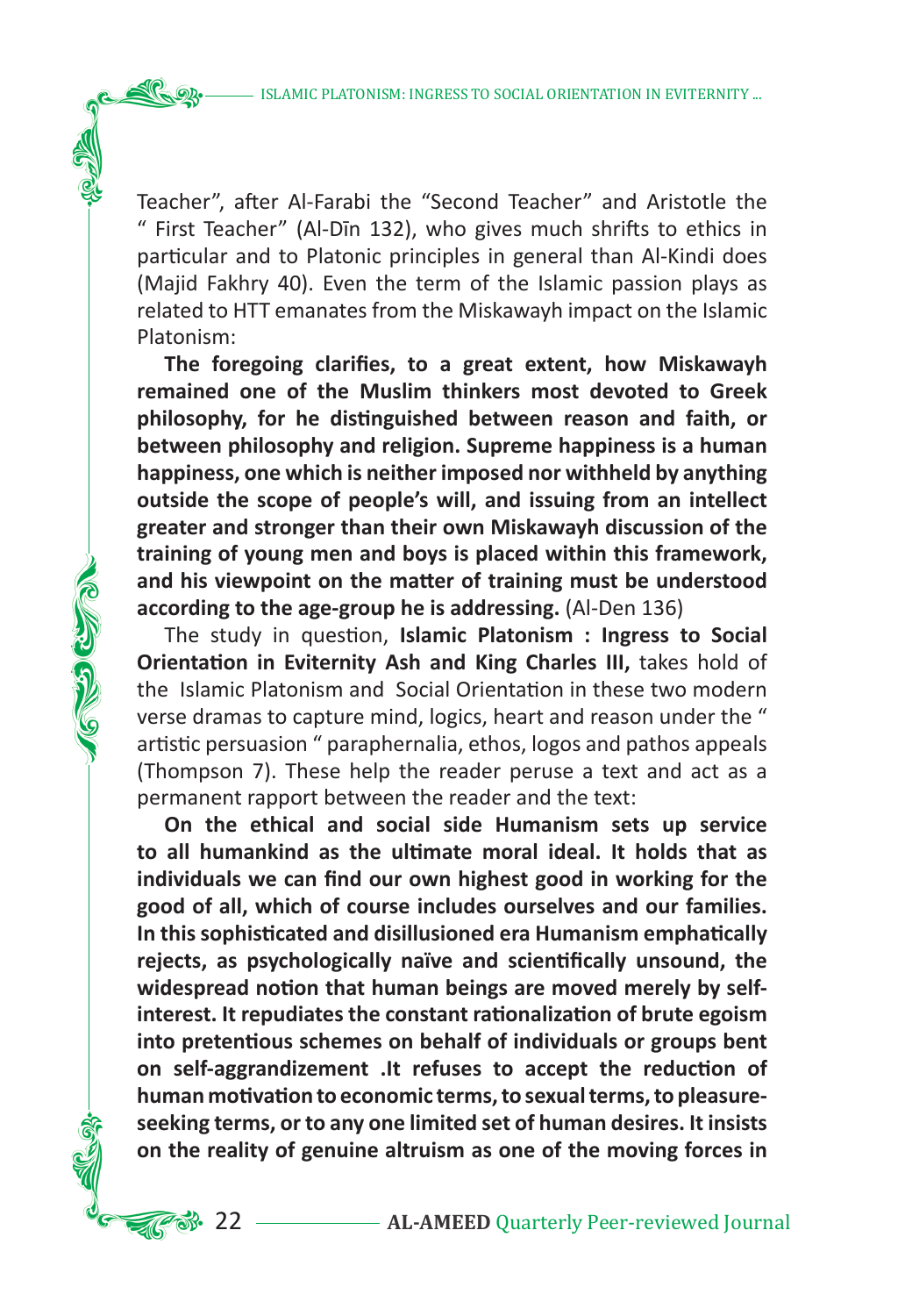## **the affairs of human beings .(**Lamont16)

" working for the good of all " sounds resonant in the Islamic principles and wisdom literature ; the wisdom artworks, *Eviternity Ash* and *King Charles III*, belong to the HTT, Husseinist Theatre Theory, advocates to promulgate a kind of humanitarianism, interfaith dialogue and philanthropy man could resort in time of despondency and frustration. It is a kind of Platonism to prod "aphoristic literature", moral sagacity "and "uprightness" into the Islamic ethics the HTT exploits in its artwork (Majid Fakhry 40). Humanism or ethical principles is / are traceable throughout ages since literature acts as a surrogate for religion and vice versa in guiding him into self-identification, self-knowledge and affinity with other people in the world, nations and nature. That is why selfknowledge takes precedence over other humanism manifestos as it is the "chief part of wisdom" (Wells 2005) finding great ground in the HTT manifestos that proffer certain remedies for various sophisticated problems. Husseinist dramas convey a kind of wisdom cosmopolitan, universal, moral and beyond provincialism:

**If self-knowledge, meaning both awareness of your individual strengths and weaknesses and an understanding of humanity in general, was 'the chief part of wisdom', as Erasmus put it, literature could help you to acquire that wisdom. ……………. . the arts of poetry and drama could help you to understand your 'humankindness'.** (Wells 2005)

As a consequence, a trenchant critical view could fathom the root of social orientation in these two dramas in focus, arbitrate whether a text corrupts or edifies, truck the setting shifts, themes variety, techniques diversity to rationalize the theme beyond their se mise en scene devices and delve into the contour of the texts, literary or linguistic, moral or poetic, social or philosophical to have certain principles, doctrines and norms observed. Still further, literature in general or drama in particular gains momentum and credence in having great cathartic effect on the interlocutors and the readership as much as it attaches vinculum with every day life troubles and choices man confronts and transpires what really he thinks of. From time immemorial, man takes refuge in himself, nature and other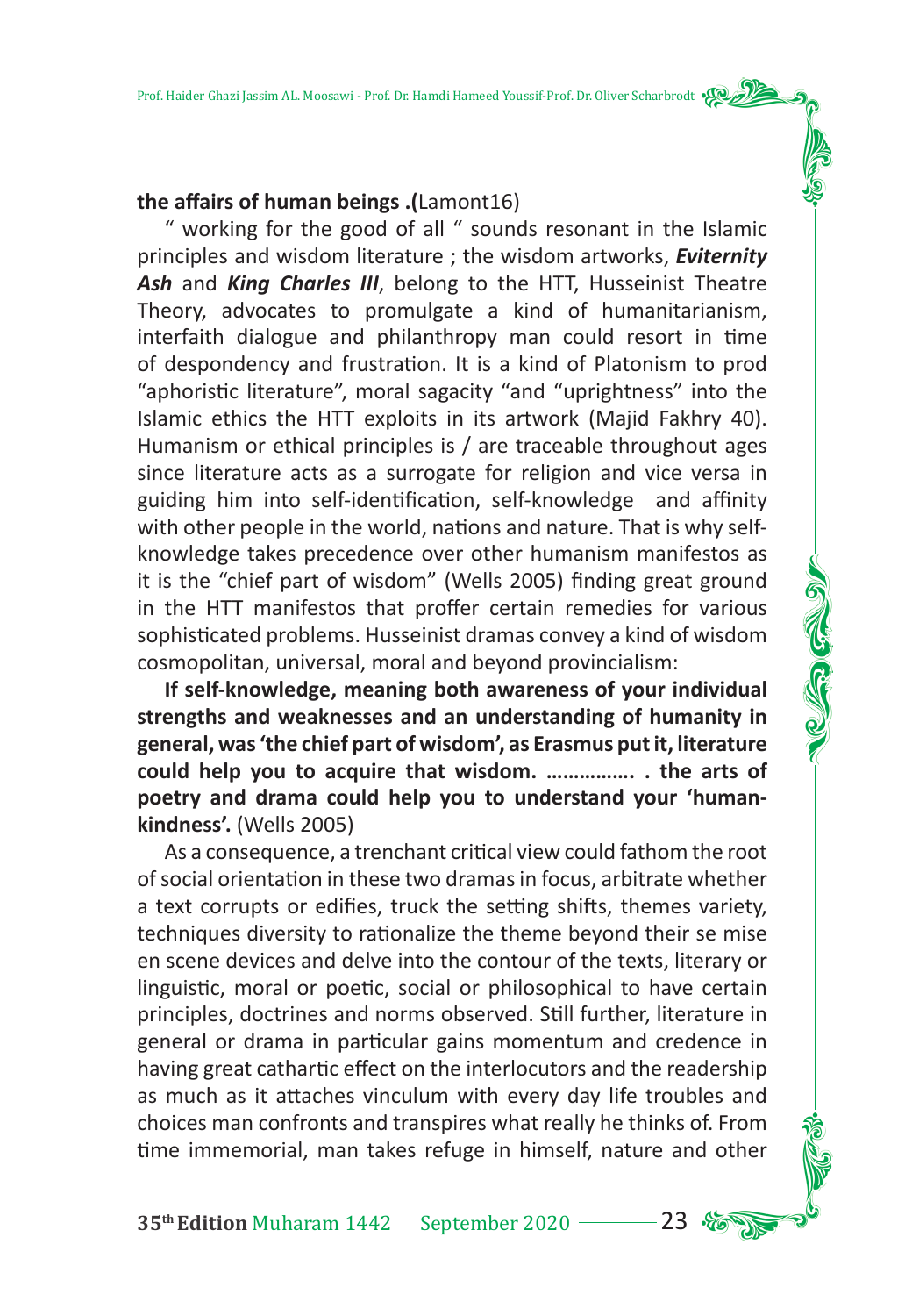people for the sake of peace of mind and tranquility. That is why, the social orientation, heaves into view to fathom the social propensity of the pivotal characters in *Eviternity Ash* and *King Charles III*. Here cultures ramify into various types in concordance with their social orientation. A culture with an independent social orientation tends to certify the self and solitude, yet a culture with an interdependent social orientation tends to be more engrossed in harmony and "emotion". The former engages felicity and the latter disengages it, it is a matter of being lone or dovetailed to achieve the purpose in focus. (Varnum et al. 9).

For surety, the societal and environmental factors take so great a role to stern the prow of the social orientation, for instance, politics could impose the shape and soul of the social orientation of a nation as it calibrates the level of communal interactivity, connectivity and the system of industrialization (12). From another vantage point, the social orientation could be a way of survival as much as one exerts himself to be a part integral to his community:

**COLLEGE** 

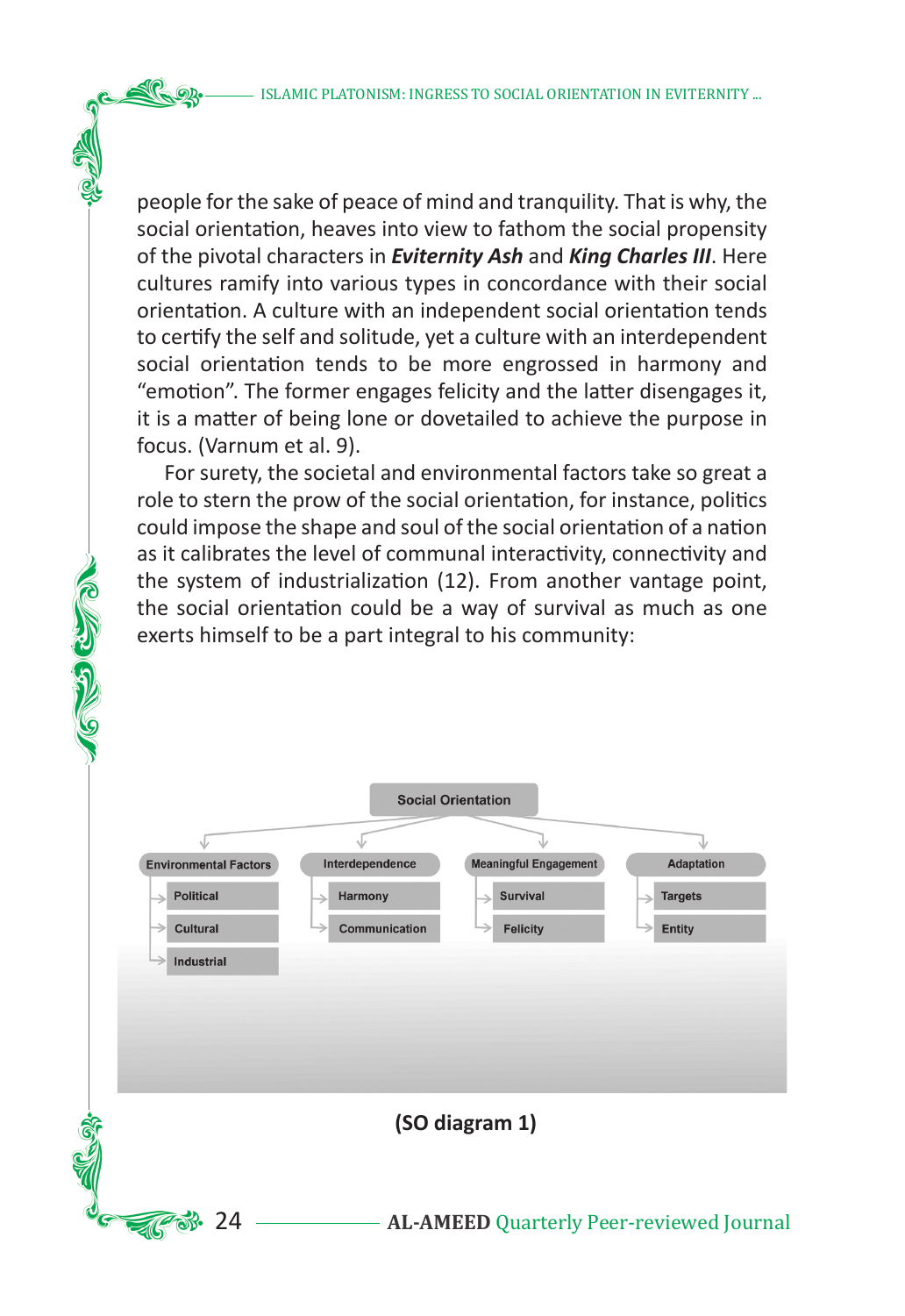Under the shade of the social orientation, man could improve his skills and bring his ambitions into effect as much as he serves the community. In doing so, he will grow as an essential mesh in the social orientation productivity concatenation and none could do without his presence, mentality and social achievements. Missing someone designates missing something crucial others need desperately and working shoulder by shoulder does working for the best of all, to all and by all.

#### **Section B: Social Orientation into Application**

Being in the others is one of the most salient trench marks of the social orientation and elevates man into the peerage of humanity and into the Miskawayhian Islamic Platonism ethics ; angelic aspirations to sublimity (Fakhry 49), to live with dignity**.**  In this regard, man should be in the mould of his surroundings to cull his entire purposes and goals, entity and existence ( Langlotz 22). In respect to these prerequisites, the social orientation could be applied to these two verse dramas, *Eviternity Ash* and *King Charles III*. As a historical verse drama *Eviternity Ash* penetrates more profoundly and resonantly the psyche of the villains to expose the human intricate machinations to usurp and intimidate; it is a tale in the human history and chronicle that man should be man in all that struggle. The dramatist erects his two contradictory poles and paves the way first to man versus man conflict and second to man versus himself conflict to delineate the rationale the martyr Zeid Ibn Ali, the protagonist, holds to the last in the light of punitive satire void of levity. Exuding all the precepts of self-confident and self-abnegation to confront the iron-and-fire authority, he holds mundanity cheap and falls martyr in the road of the free. Much to the regret of humanity and his adherents: he ascends and flutters into eviternity as a platform of sacrifice and struggle, as a citadel of persistence and sapience and as a trumpet to the free to be themselves for ever, though the despots dominate such an iron-fireauthority. To be a trumpet and a trumpeter to his nation, whether breathing or crucified, on a palm tree for years spews the adrenaline

35<sup>th</sup> Edition Muharam 1442 September 2020 <sup>25</sup>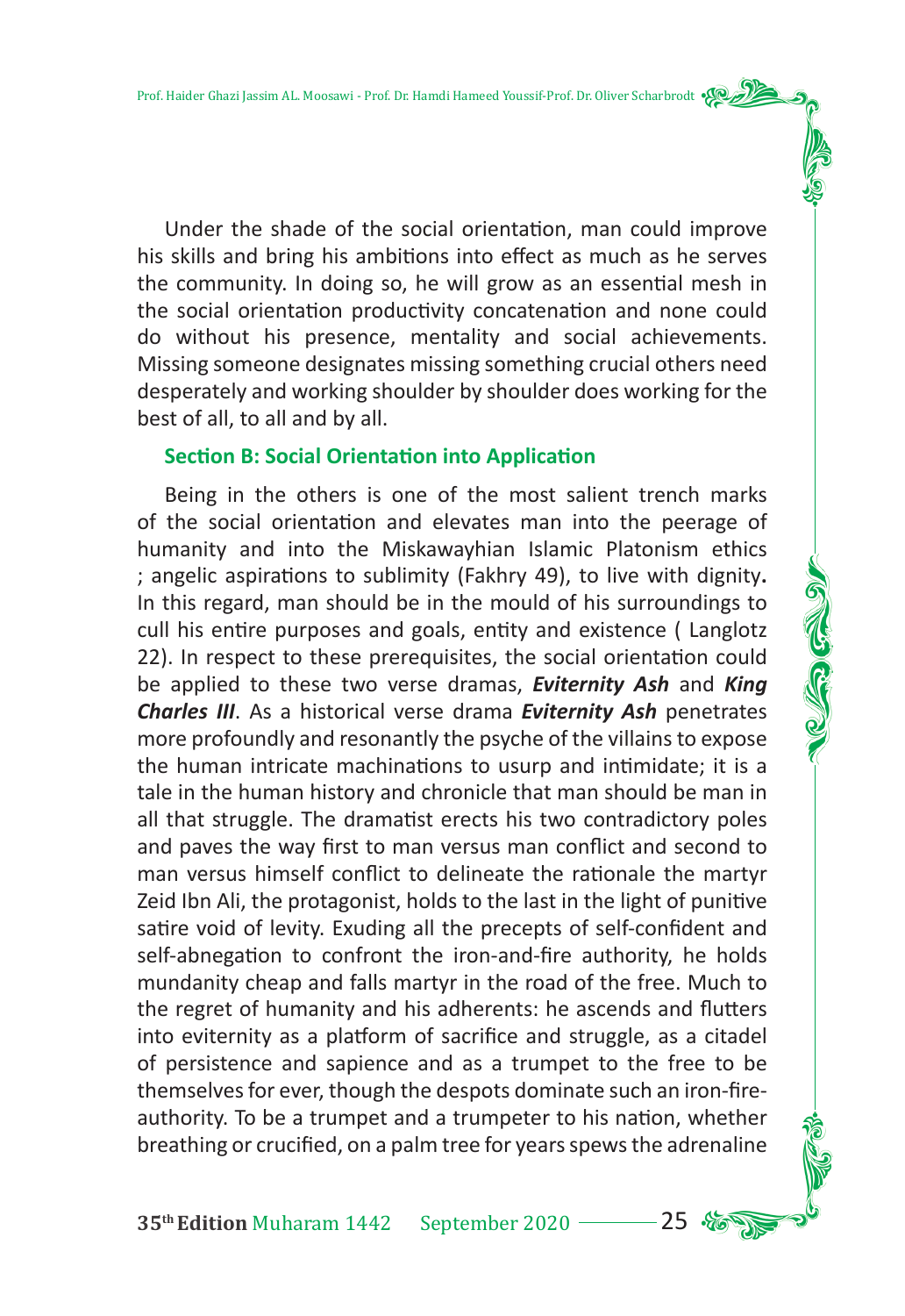of volition and determination : in tongue presence he exerts himself to strike a note of revolution at the expense of his life, his being and his glory as a fighter and as a reformer; the dramatist does his best to convey the portrayal of the breathing or tongue trumpeter and the crucified trumpeter, people imbibe knowledge and sapience from him in life and in crucifixion phase though they run into reticence and intimidation, none dare utter a word of change or revolution or insurrection. Then the formulae changes since the stranger acts as a social, moral and doctrinal scruple.

As quite reputed in literature in general and drama in particular, an old man or woman, a traveler at midnight, a fugitive, and so forth comes to the fore to unknot the knotted tales in a drama. The stranger, here, is exploited, as a folklore character, to plunge into the scene with great perception of religion and humanity to be a clarion sound to people and rocks mind into thinking and rethinking. Why not burying the crucified Zeid? Isn't it of Islam to bury a dead one? Isn't he pertinent to the abode of the infallibility? All these issues find existence in the structural trinity; prosimetrum, humanity and narrativity to cast some scruples into the human mind. Verily being crucified then burnt measures evergreen revolution in the human soul to change and to reform; the stranger instigates the faith stamina in people and ensconces the seed of Zeid the martyr in the hearts of the free and the revolutionaries palpitating with life and eviternity: " One who fears death will never do anything worthy of a living person " (Bartsch 181).

ふきじ じょう

Not only does man find subsistence, but he could revert into literature, theatre, for nourishment and edification. For the fact that "any u�erance in a piece of drama as in any ordinary communication is said for a certain function" (Al-Maashta 34). For the words that " have power to influence humans and their relationships ", (Rjaa M. Flayih 19 ). For the task of salvaging man is a sole and essential one, none gives loose to the starting point of theatre, Gilgamesh, whose impact on the nowadays drama begets certain conditions and manifestos. In a sense, a protagonist dies for a noble target and sacrifices all his treasures and pleasures in the face of insurmountable forces. In the *Eviternity Ash* there is parallelism

**33.** 26 **AL-AMEED** Quarterly Peer-reviewed Journal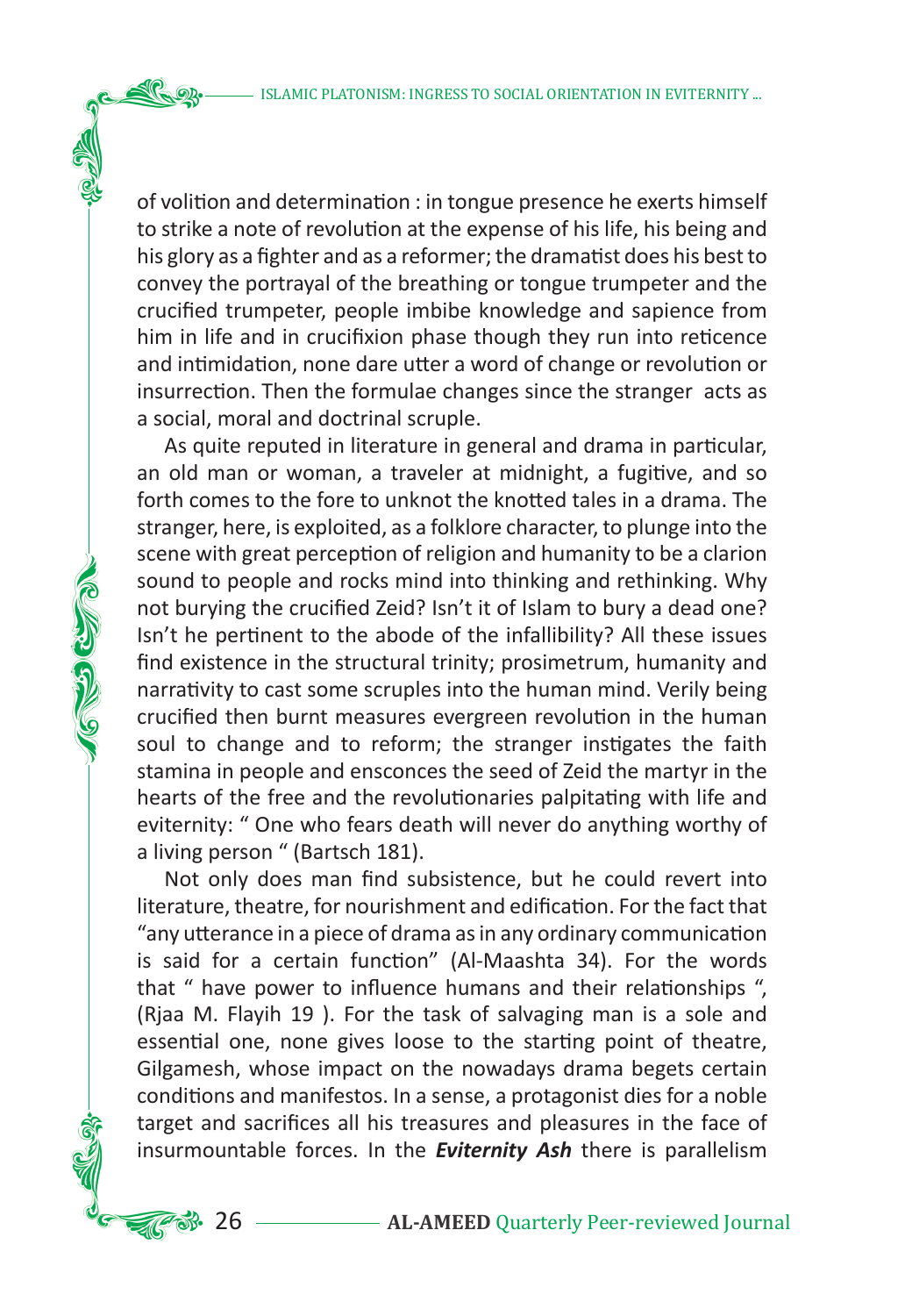with the Gilgamesh nodal character; a man breathes in the bud of pearls and ecstasy, all people gird him with love and veneration, no need for anything; mundane desires and the like, no hardship in life he confronts. Relinquishing some principles designates losing some to other some! It is a formula or a bargain one takes in time of tumult and chaos, in time of oblivion. The events of the play apply themselves bit by bit to revelation as the dramatist, Al-Khafaji, with highly cultivated poeticism, manipulates free verse to portray his noble character, Zeid the martyr more profoundly and ostensibly, that is why simplicity of diction and transparency of ideas work in tandem with the social orientation components :

|                                   | <b>Social Orientation</b> |                                   |                                 |
|-----------------------------------|---------------------------|-----------------------------------|---------------------------------|
| ν<br><b>Environmental Factors</b> | Interdependence           | Ŵ<br><b>Meaningful Engagement</b> | <b>Adaptation</b>               |
| <b>Political</b><br>$\rightarrow$ | Harmony                   | Survival<br>$\sim$                | <b>Targets</b><br>$\rightarrow$ |
| $\rightarrow$<br>Cultural         | Communication             | Felicity                          | <b>Entity</b>                   |
| <b>Industrial</b>                 |                           |                                   |                                 |
|                                   |                           |                                   |                                 |
|                                   |                           |                                   |                                 |
|                                   |                           |                                   |                                 |

**(SO diagram 2)** Thy stances lead no to a fair solution. **Thy policy emanates from power! From swords, malicious and traitorous. Be informed and attentive** Such a nation never tends to be reticent. **So we do resolve to fall martyr, free and brave,**  for the sake of justice. (Al-Moosawi39)

35<sup>th</sup> Edition Muharam 1442 September 2020 <sup>27</sup>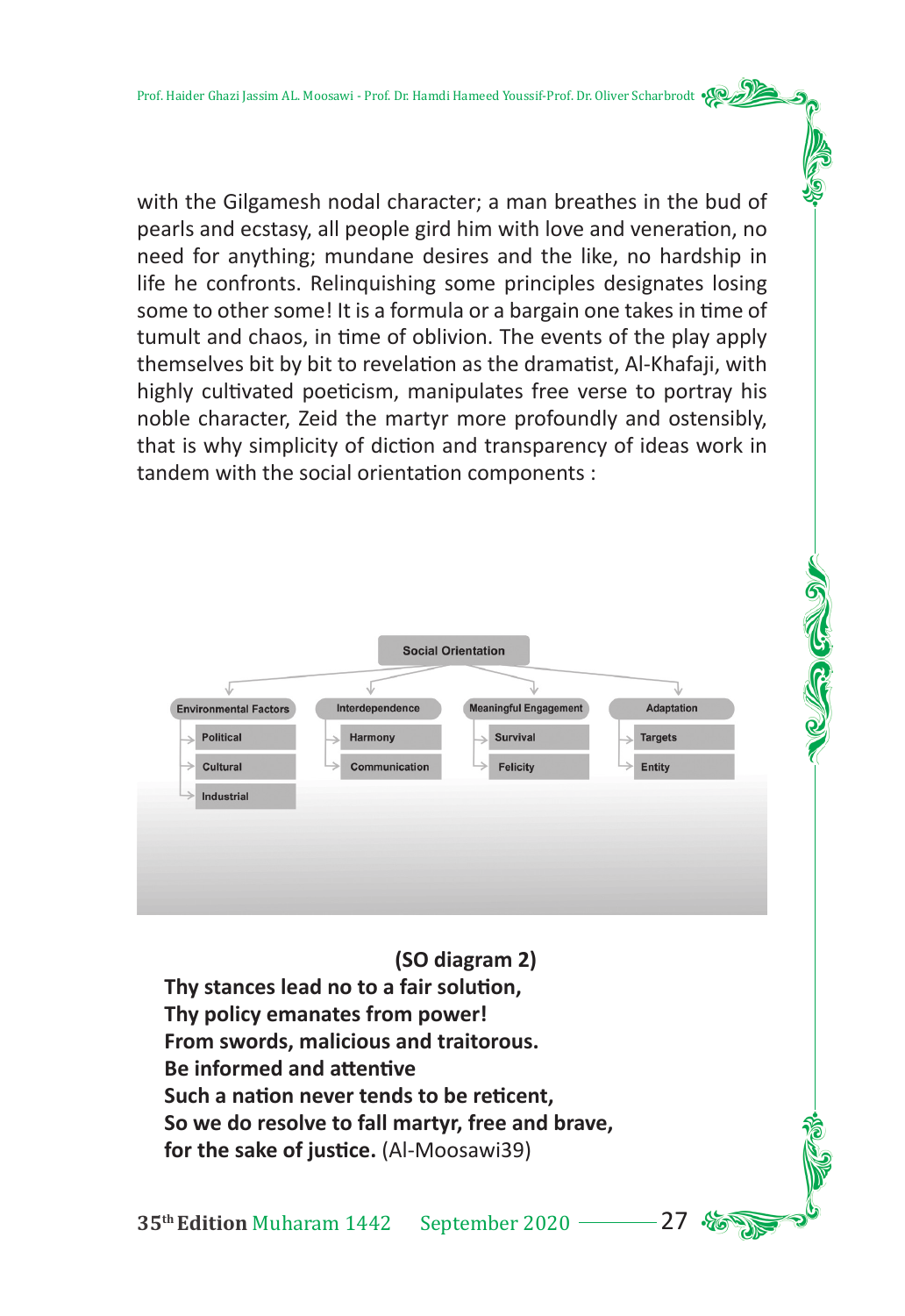There should be a shout at the face of despotism; a freedom fighter never dies in a land spurning all forms of oppression and coercion. Zeid the martyr as a pivotal character finds that there is no way to live in dignity unless he bears arms and gains freedom. That is, the political situation stipulates a candid social orientation to revolt, there is no choice, no benefit of dying glorious deaths and the masses accrue less freedom, or rather they have nothing:

**Nobody ever gives an ant an order. Yet, by picking up a single grain of sand and carrying it away, the ant helps dig the nest in the desert. The secret freedom fighter is like the ant .Working**  without instruction or orders from anyone, he follows his natural  $i$ nstincts, fighting the oppressor whenever and wherever he can. **Yet in a freedom-loving society, he will not be working alone. Others ,hopefully hundreds and thousands of others, will also**  be operating, acting without direction or order . The total sum of **thousands of individual acts will give the appearance of a massive organiza�on. That's what the oppressor will think he is facing-an organized rebellion .**(Mack 8)

The ember of revolution in the "freedom-loving" land fights being smothered to demise in a battle or a corpse, chopped and dismembered! It is a volition in the heart, one does hate all the walking-cannibals, talking-tails and proxy war protégés at the expense of a striped and a robbed man, it is enough, no move, no breath, no luster he maintains:

**It is another night, another nightmare** gnawing me and devastating all my ecstasy. **I wonder if Zeid Ibn Ali shows me quarter or leave me. (going to and fro) It is to unshackle myself from such a dilemma, a nightmare clung to my chest. years pass,** 

**COLORED** 

**the corpse crucified in Kufa and the gruesome nightmare gnaws me.** (Al-Moosawi 66)

The internal focalization, monologue, unveils the great success and marvelous harmony people gain to disturb the rhythmic stratification of the tyrant. On the scale of interdependence the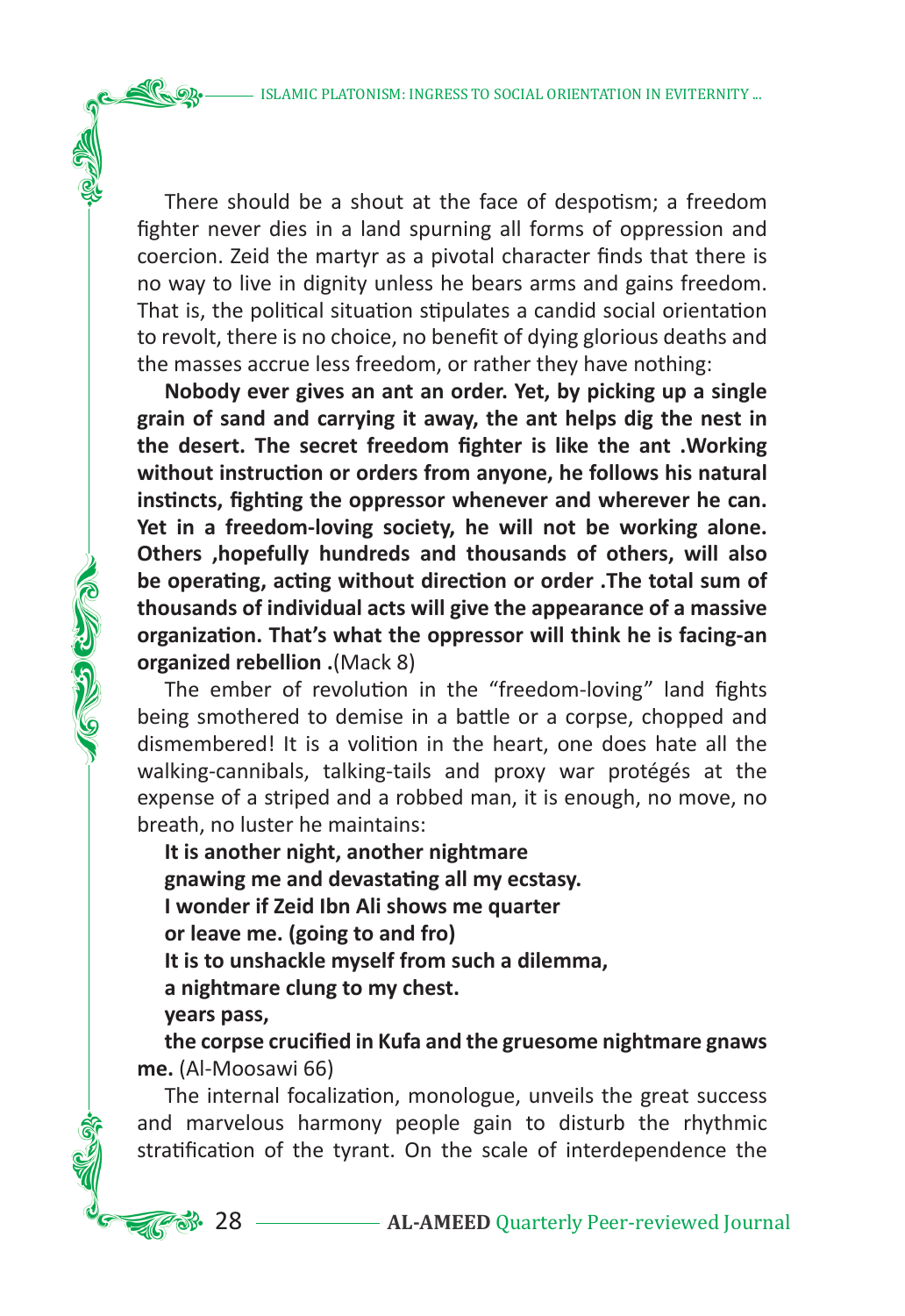masses triumph and the despots sway to topple: It is the time of the faithful and chosen prophets Earth, everyday, breathes its hectic agony **Bleeding from the very outset.**  Earth needs much blood, sacrifice, the time of seduction **Still seeps to lure the servile.** (Al-Moosawi 72)

In the best interests of a community, man operates to cull the highest values of the social orientation; it is a stance for survival to cull felicity in line with the Miskawayh angelic aspiration to sublimity (Fakhry 49). " Earth needs much blood, sacrifice, the time of seduction " enrolls in the meaningful engagement of the social orientation, to survive dignity and freedom intact stipulates being in a harmonious sapient engagement. Then "It is the time of the faithful" designates that man adapts and modifies his potentials and volition to achieve his ultimate mission in life; entity.

From a self-abnegated martyr to a philanthropist king, the existence through the others and for the best interests of them is the core locus of the *King Charles III* of Mike Bartlett that ramifies into two main plots, the first comes as political and humanitarian, and the second does as romantic and hierarchic, to lay importance on the humanity pole of such a historical verse drama. What is to the point is that the interpreter should abnegate his accumulative experience from the text and considers it as a part of reality to trace facts and reasons. The king refuses to be a factotum to the government and truly desires to change the status quo of the quack king scepter and to give the press more rights for the sake of legitimate surveillance over the abuse of the government authority on the political and humanitarian measures. Thus, he buttresses the affair between Harry and Jessica when being in a moral scandal.

As a futuristic drama savours of "speed and dynamism" (Berghaus 6), the past and the present, edification and experience, as its saga unfolds a common ambition to the readership. A heir waits for his position as a king after his mother queen Elizabeth II. Then he is catapulted into the throne to pass a bill restricting the press but the uncorronated king decides not to comply with the government and persists in having certain emendation. The more he grapples with

**35<sup>th</sup> Edition** Muharam 1442 September 2020 <sup>29</sup>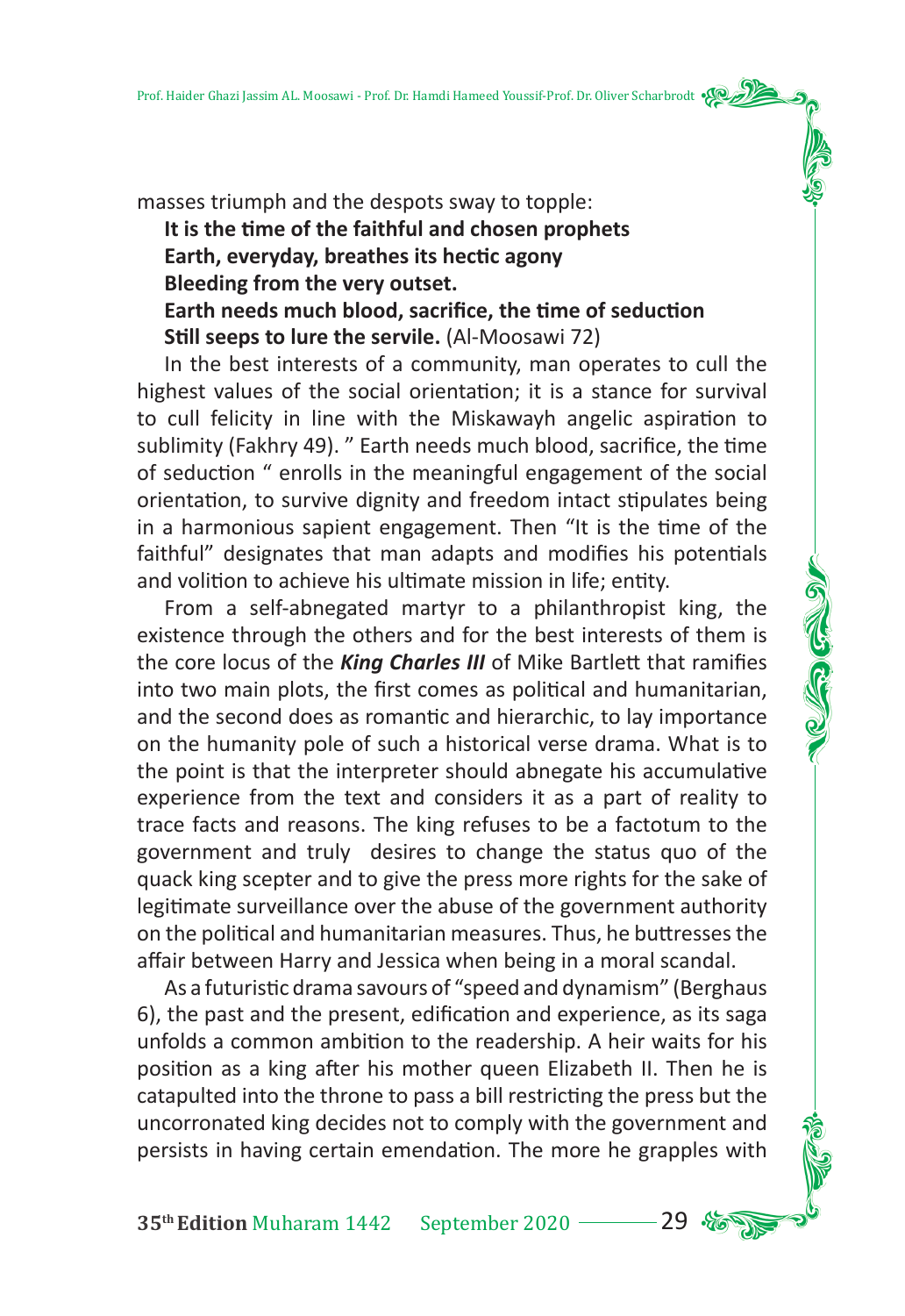emendations, the more his entourage sets certain machinations to pass. Everything in the street is exploited according to the modern " street policy " to cajole the public mood into a particular state man, logically detests or rejects as Alex Gottesman, in his Politics and the Street in Democratic Athens and David C. Brotherton and Luis Barrios in their The Almighty Latin King and Queen Nation: street politics and the transformation of a New York City gang argue:

we think that this alternative sociological construct can have continuing relevance as we enter a new and vitiated culture of street **poli�cs, par�cularly as more and more youth reject and are rejected by mainstream poli�cs and the bankrupt morality of our contemporary capitalist democracy becomes painfully apparent.** (339)

Consequently the protest processions and family detention lead to his expected abdication in favour of his son William. It is quite convenient that the play tackles pivotal viewpoints of volition, existence and the acts of extrapolation that are" bounded only by current notions "(Alkon 7). Albeit tradition and trodden leeway, the play sheds light on the life of the monarchy under no shade of constitution, that is why patronage, precedent and traditions tend to be the cornerstone of the political and social life. There are specific spotlights on democracy coping with the desire of suppression, phone surveillance wreaking havoc on the freedom of privacy, thus, perversion grows momentum in the age of domination and usurpation. So "the setting of a future social or political condition" $(7)$ is quite evident in the play. As the political isle heaves into horizon as essential to expose the social orientation of the king:

**Your bill concerning privacy, that sets Restriction on the freedom of the press. I understand it's passed the House and soon Will be the British law, is that correct?** (King Charles III 25)

"Restriction on the freedom of the press" flirts with both the political and cultural orientation the king determines to achieve in pursuit of thorough interdependence. As a king, he wants to practice the perquisite of his position and to give force to the traditional portrait of the monarchical authority:

**Sometimes I do confess I imagines if** 

ふくさ さいか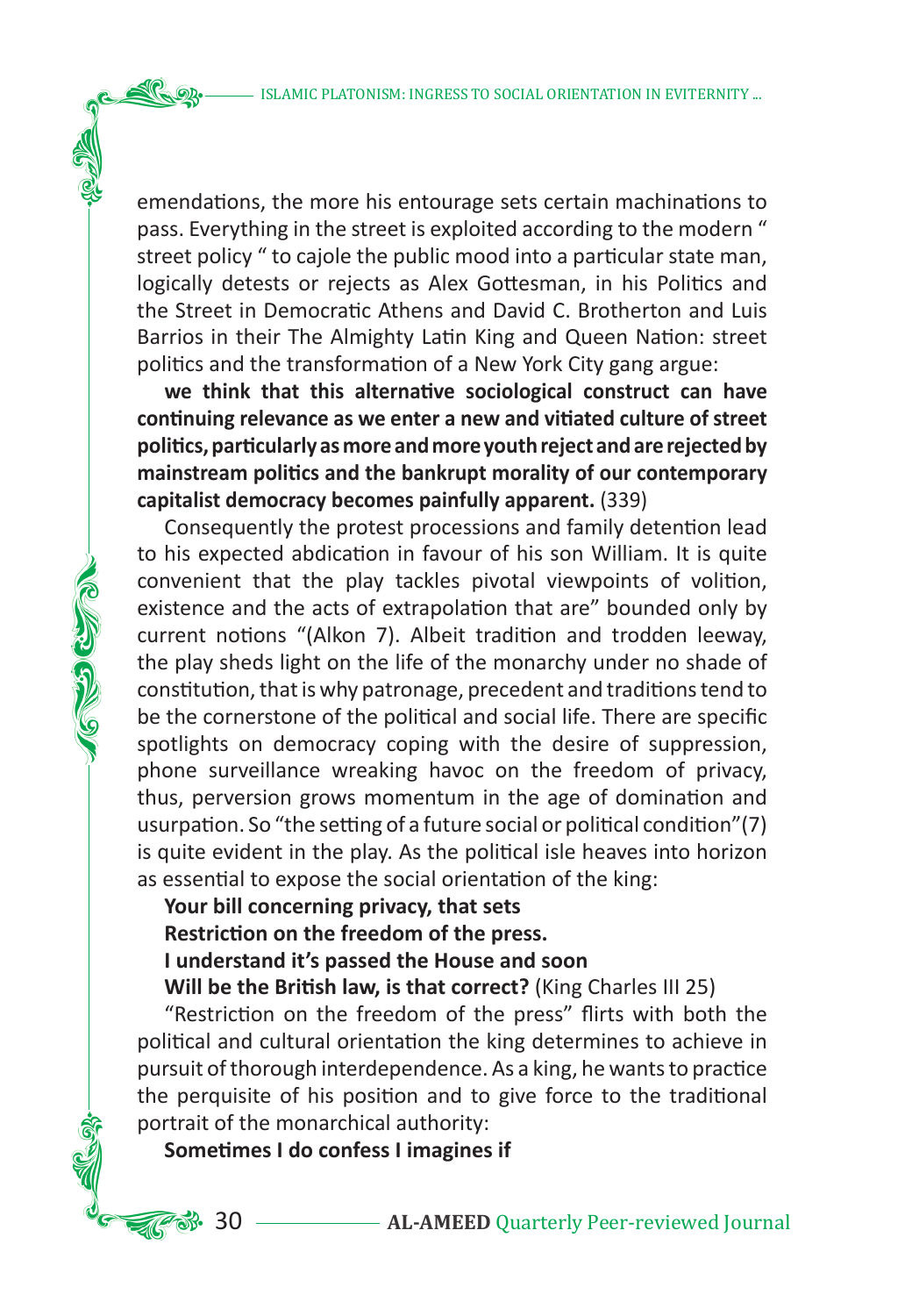**My mother happened to die before her time. A helicopter crash, a rare disease So at an early age I'd be in charge-Before me years of constant stable ryle. But mostly I have hoped she'd keep in health That since for most, outrageous dreams and hopes Are all they `ii ever have, and yet their life is full, So I am better Thoughtful Prince than King. Poten�al holds appeal since in its castle walls One is protected from the awful shame Of failure.** (King Charles III 15-6)

In the orbit of functionality, "So I am better Thoughtful Prince than King " designates that rights protection and communal prosperity are the best services a king could do for his multitudes. For him, a prince with authority to serve is more effective and influential that a quack king drained of deeds. Here, harmony surges as an essential ingredient a pivotal character, king Charles, targets to be a part in his society, though adapting to dissolve the parliament but in vain. Thus, to survive is to be a real king, unless otherwise stated, he is dust :

**Harry. None of my friends are talking to me. Every second people recognize me and laugh. And I never wanted any of it. I don't be famous and I don't want anything to do with that. Or you. Not any more.** 

**HARRY. You mean that ? JESS. Yeah. Just …go home. HARRY.** 

**But I don't .... I don't know what to do without you.** (King Charles III 89)

The love subplot terminates in failure and fiasco as the new king, love dictator, decrees that there is no place for a commoner, a working class girl in the palace. Harry acts upon the edict without a mutter, so he adapts such a policy to take the monarchy privileges under his wing, yet Jess adapts a policy of departure with dignity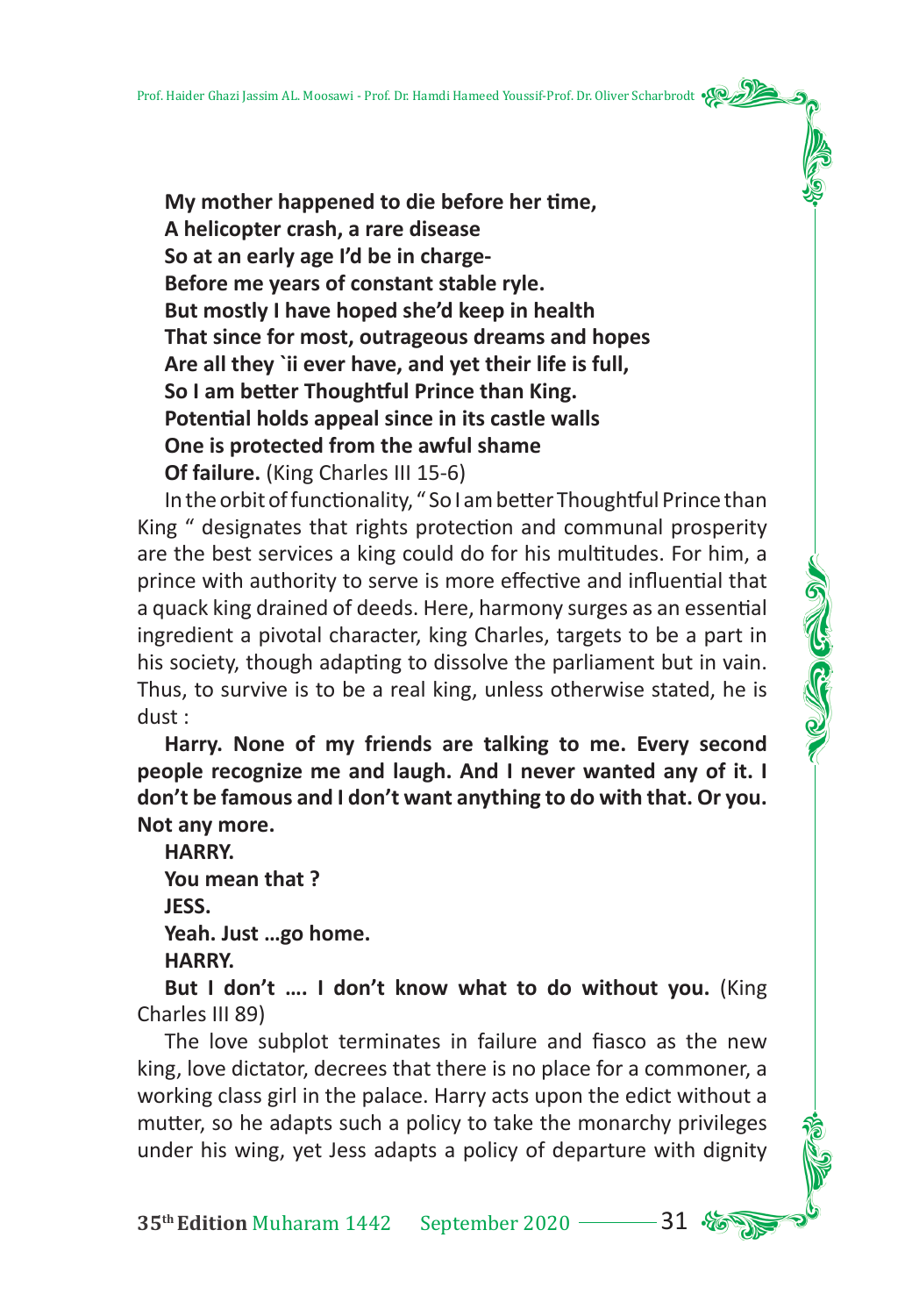as a posture of entity. To the detriment of any compendium of the social orientation, domination and usurpation prevail and conquer man, flora and fauna under different banners, William prevails, conquers all his rivals and compromises on the street and palace troubles to lay a cornerstone of " realistic future setting " (Alkon 246) that comes true in reality. The king Charles as Zeid the martyr gives loose to mundanity and takes hold of more angelic factors of sublimity in life: They cuddle the pearls of their soul and mind tight more than do other characters. For them social orientation is existence and for the antagonists it is real perdition:

**Not like a Thief, shall Thou ascend the mount, But like a Person of some high Account; The Crosse shall be Thy Stage; and Thou shalt there The spacious field have for Thy Theater. (**Paul H Fry 1)

#### **Conclusion**

AG CO COM

Throughout the two sections of the study the main focus falls within the remit of the Islamic Platonism and social orientation application. The first section, Islamic Platonism and Social Orientation, tackles Platonism as a concept in general and the Islamic one in particular and delineates the major components of the social orientation to be a parameter to explicate the plays in question. The second section, the practical side of the study, Social Orientation into Application, trucks the propensity of the pivotal characters for preferring the interests of others to theirs and applies the social orientation components to certain excerpts from the plays, *Eviternity Ash* and *King Charles III*.

As inferred from the explication and social orientation application to *Eviternity Ash* and *King Charles III* the Islamic Platonism gives nourishment to the social orientation in these two dramas. In particular, the Miskawayh factor, angelic aspiration to sublimity angelic sublimity, looms larger in the events to show how the pivotal characters, Zeid the martyr and King Charles, spurn everything mundane for the sake of principlism and find their real; existence in serving a cause. The utopian elements are brought into effect and surpass reality, so the platonic ideas in these plays palpitate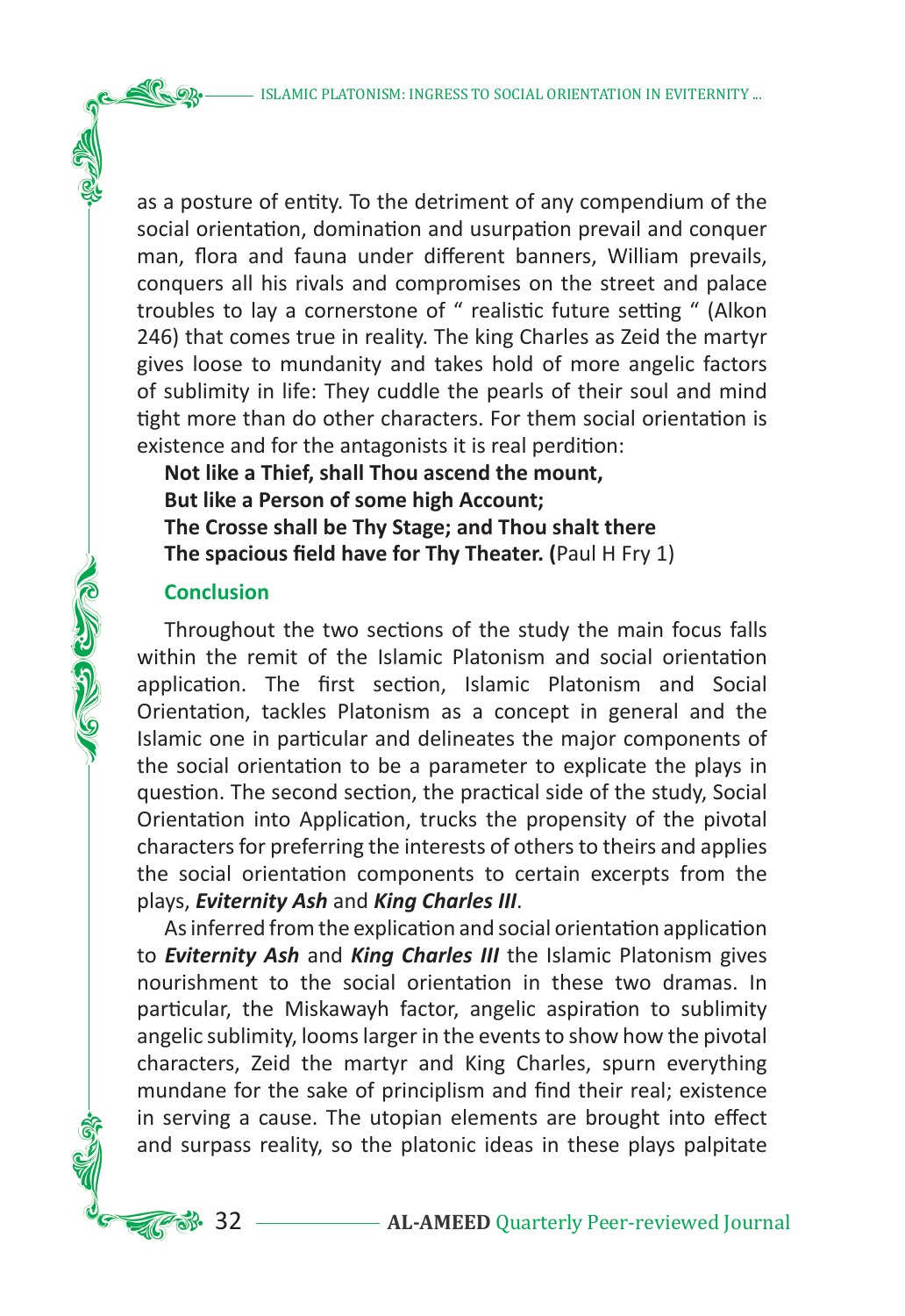with life and take acts of commencement : Zied the martyr calls for freedom and falls victim to the despots and the king Charles does not comply with the machinations of the government to sign more restrictions on the press. Chief among the contributions of the study is that the Miskawayh factor, angelic aspiration to sublimity angelic sublimity, is evidently traced in *Eviternity Ash* and *King Charles III* and the social orientation is found in the main characters to convey humanitarian missions in the face of despotism and human desires, treasures and monarchical privileges.

The study, here, offers an attempt to manifest the vital role of the modern verse drama in addressing the most critical crises in the world with a poetic style. On the basis of theses concluding insights and remarks, it is recommended that the Islamic Platonism in modern poetry and novel deserves to be explicated in light of social orientation and being in the other could be traced in modern genres in light of wisdom literature.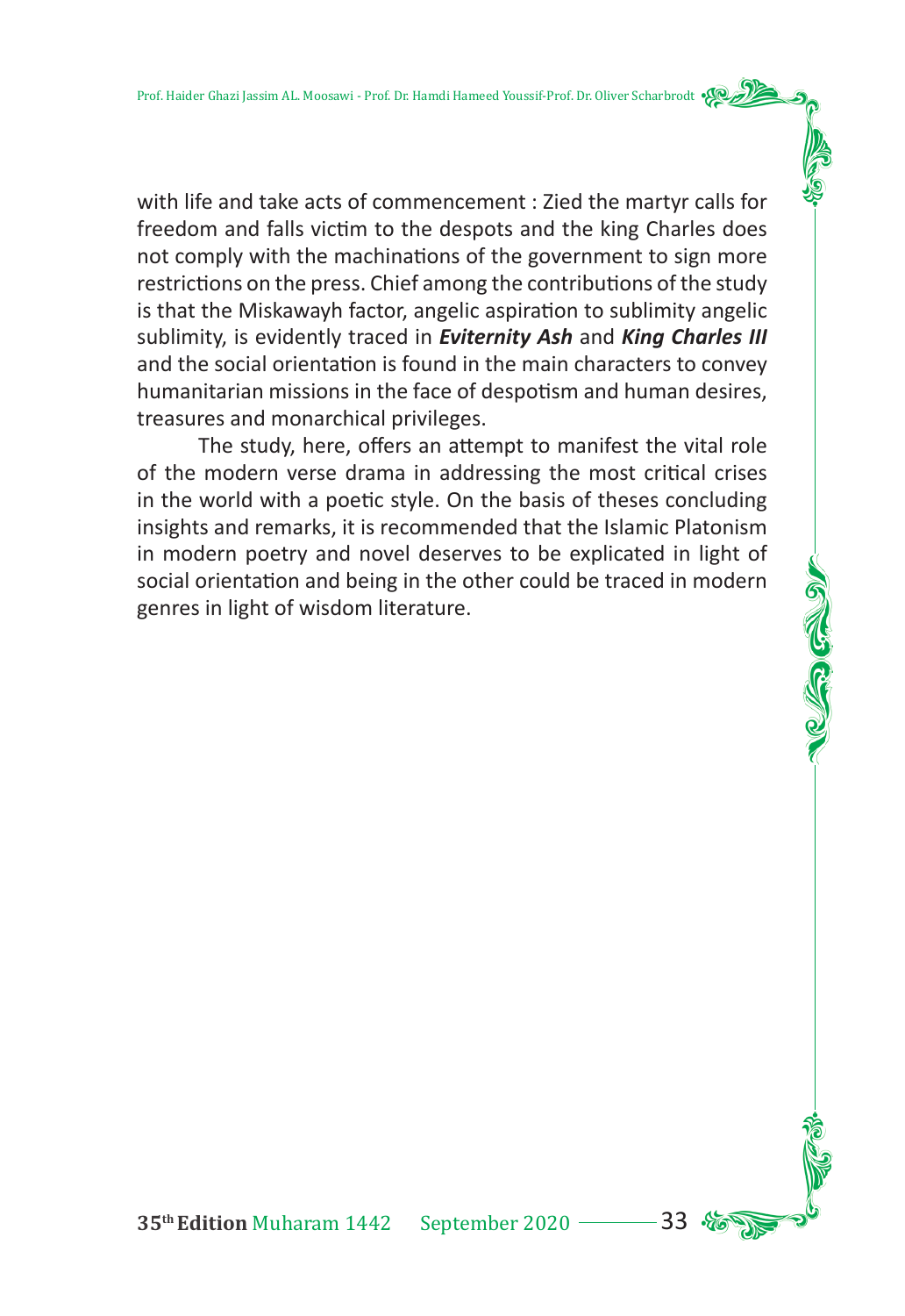# **Works Cited**

<u>தை</u>

\*Al-Dīn, N. G. Miskawayh. Prospects 24, 131–152(1994).

\*Al-Maashta, Majeed. "Formal Semantics or Dual Pragmatics" *Al-*Ameed Journal, vol. 3, no. 10, 2014, pp. 15-57. *IASJ*, https://www. iasj. net/iasj?func=issueTOC&isId=5605&uiLanguage=en

\*Al-Moosawi, Haider. *Husseinist Theatre under Explication, Part Three*. Lap Lambert Academic Publishing, 2019.

\*Baldwin, Anna and Sarah Hu�on. Platonism and the English imagination. Cambridge University Press, 1994.

\*Alkon, Paul. Origins of Futuristic Fiction. University of Georgia Press, 1987.

\*Bartle�, Mike. *King Charles III*. Nick Hern Books, 2014.

\*Bartsch, Shadi. *The Cambridge companion to Seneca*. Cambridge University Press, 2015.

\*Berghaus, Günter. Futurism and the Technological Imagination. Rodopi, 2009.

\*Brotherton, David C. and Luis Barrios. The Almighty Latin King and Queen Nation: street politics and the transformation of a New York City gang. Columbia University Press, 2004.

\*Fakhry, Majid. "The Platonism of Miskawayh and Its Implications for His Ethics". Studia Islamica, No. 42 (1975), pp. 39-57, 1975. < URL: http://www. jstor. org/stable/1595457 >

\*Flayih, Rjaa M. "Cursing and Blessing in English and Arabic: A Contrastive Study" *Al-Ameed Journal,* vol. 7, no. 26, 2018, pp. 16- 46. *IASJ*, h�ps://www. iasj. net/iasj?func=issueTOC&isId=8889&ui Language=en

\*Fry, Paul H. William Empson: Prophet against Sacrifice. Routledge, 1991.

\*Go�esman, Alex. Politics and the Street in Democratic Athens. Cambridge University Press, 2014.

\*Headlam, Robin Wells. Shakespeare's Humanism. Cambridge UP, 2005.

\*Lamont, Corliss. *The Philosophy of Humanism*. Humanist Press, 1997.

\*Langlotz, Andreas. *Creating Social Orientation Through Language, A socio-cognitive theory of situated social meaning*. John Benjamins